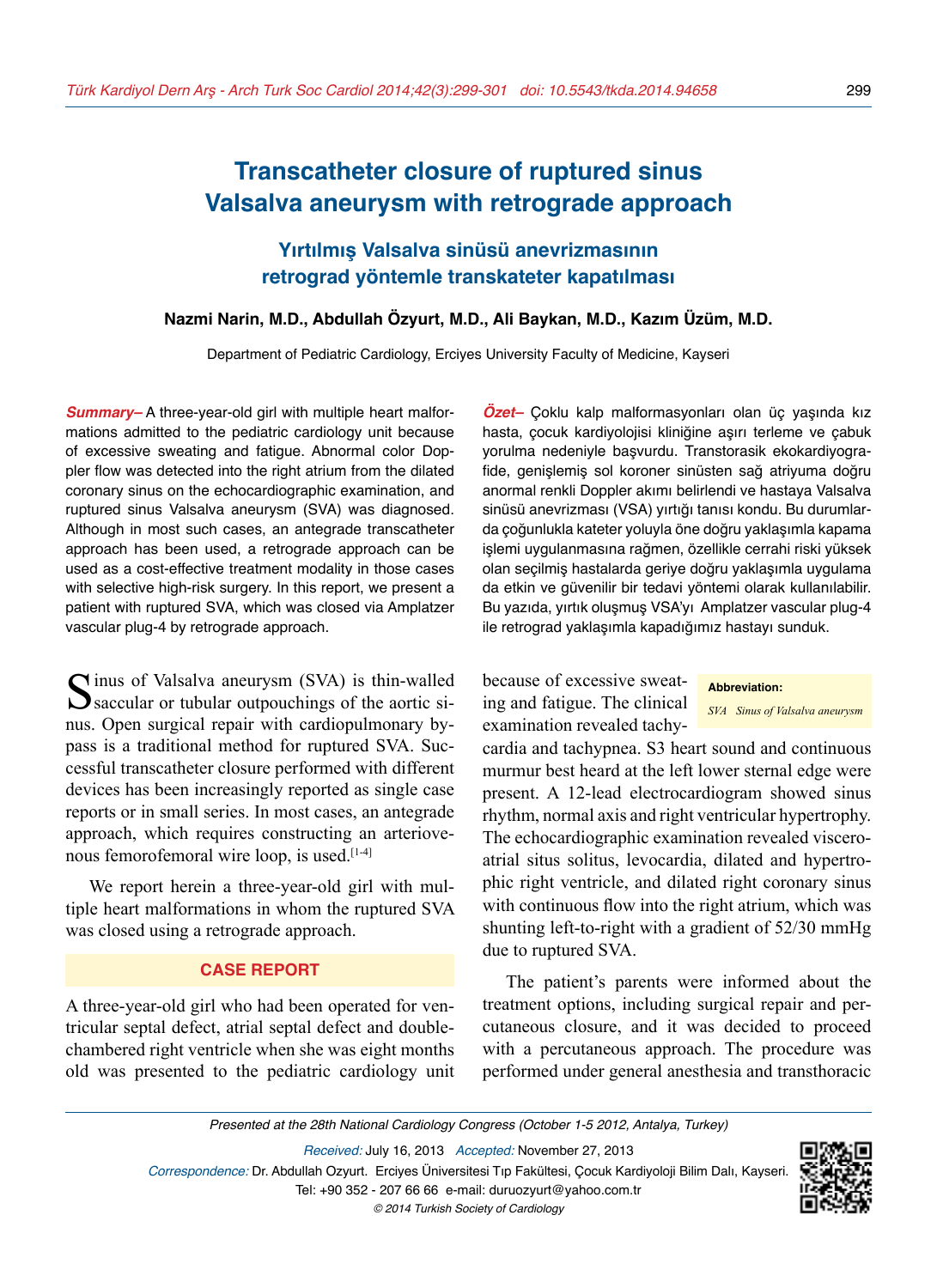echocardiography guidance. Pulmonary vascular resistance was calculated as 1.4 and Qp/Qs as 2.9 in the angiocardiography. The ruptured SVA originating from the right coronary sinus, which fistulized to the right ventricle, was revealed with left ventriculogram and aortogram. The ruptured SVA was tunnel-shaped and measured 14 mm in length and 6.8 mm in width (Video 1\*, Figure 1a).

A 5 Fr right coronary catheter (Cordis; Miami, FL) with a 0.021 hydrophilic wire was advanced into the right atrium through the rupture. Then, the hydrophilic wire was changed with an extra back-up wire. We retrieved the wire and advanced an Amplatzer vascular plug-4 (St. Jude Medical, Inc; St. Paul, MN) distal to the SVA. The defect was closed with an 8 mm in length vascular plug-4 (Video 2\*, Figure 1b). After transthoracic echocardiography confirmed that the device was in the proper position, the device was released. The defect was closed without any complications or aortic regurgitation; however, there was minimal residue shunt of the ruptured SVA in the follow-up aortography and transthoracic echocardiography. Total fluoroscopy time was 7.3 minutes. She was discharged with oral aspirin prophylaxis for six months. Trivial residue shunt in the echocardiography was seen in the follow-up. Trace aortic regurgitation and moderate tricuspid regurgitation recovered after the procedure. Her symptoms improved and she had no recurrence or other complications during the twoyear follow-up period.

### **DISCUSSION**

Sinus of Valsalva aneurysm is usually a congenital anomaly and accounts for about 1% (range, 0.1-3.5%) of congenital anomalies of the heart. The SVA generally ruptures into the right side of the heart and results in left-to-right shunt. When the SVA ruptures, nearly 80% of the patients become symptomatic because of important hemodynamic effects. The ruptured SVA  $(95%)$  mostly arises from the right coronary sinus.<sup>[4,5]</sup> With the recent advances in percutaneous closure of other left-to-right shunts, it is expected that percutaneous closure might be a good choice for the treatment of this rare anomaly.

The occurrence of a congenital ruptured SVA is related to incomplete fusion of the distal bulbar septum (primitive bulbous cordis), with truncal ridges or lack of fusion of the tunica media and annulus fibrosis of the aortic valve.[5,6] Also, in our case, it was thought that the SVA originating from the right coronary si-



**Figure 1. (A)** Left ventriculogram views depicting the ruptured sinus Valsalva, which was tunnel- shaped, with regurgitation into the right atrium. **(B)** Aortography view showing closure of the ruptured sinus Valsalva with slight residual shunt.